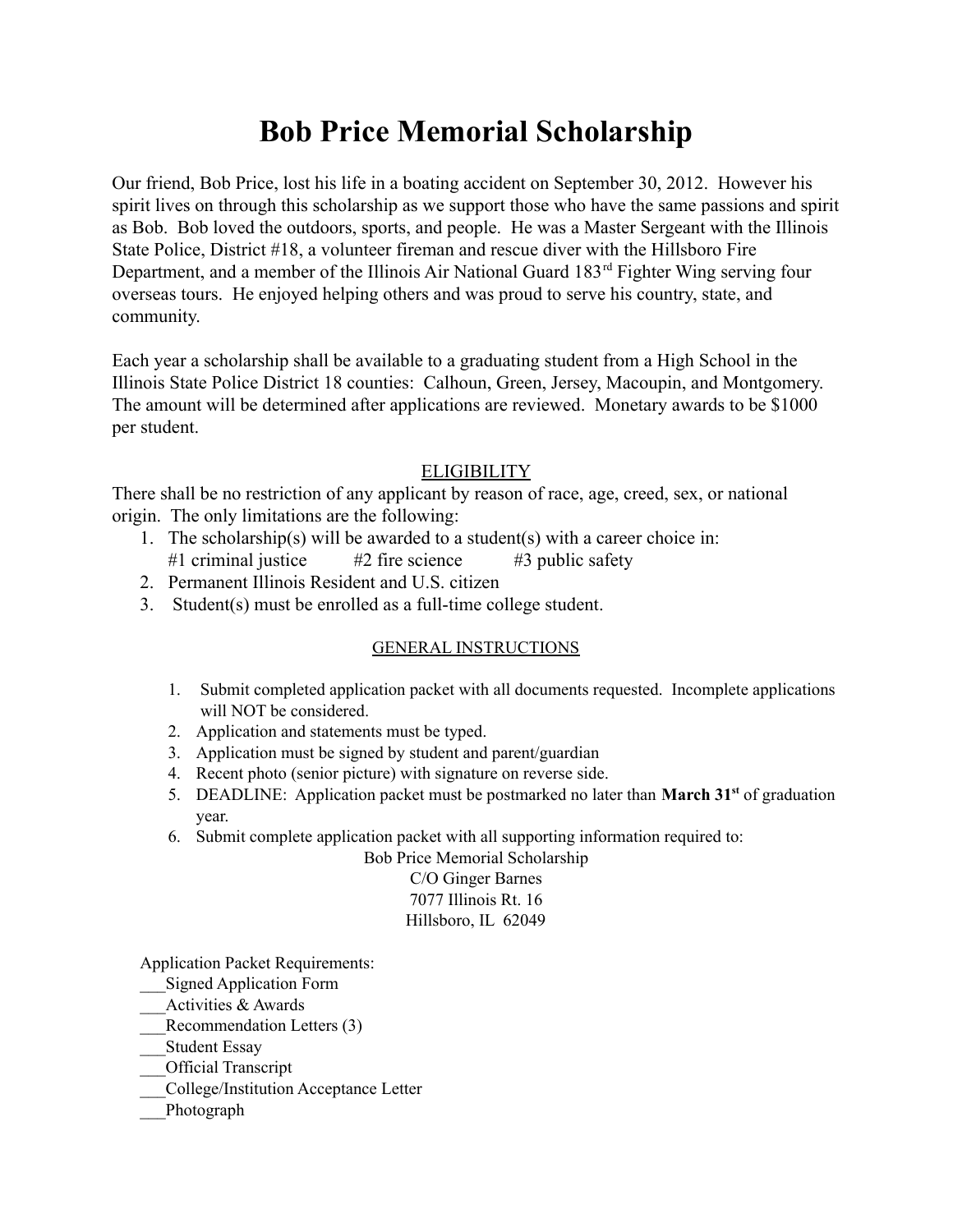| Last                                                                              | First              | $M\!I$   |  |  |
|-----------------------------------------------------------------------------------|--------------------|----------|--|--|
| Birth Date: $\frac{1}{\sqrt{1-\frac{1}{2}} \cdot \frac{1}{2}}$<br>$MM$ $DD$<br>YY | Sex: Male Female   |          |  |  |
|                                                                                   | $Cell$ phone $($ ) |          |  |  |
|                                                                                   |                    |          |  |  |
|                                                                                   |                    |          |  |  |
| <b>Street</b>                                                                     | City               | Zip code |  |  |
| Illinois Resident (YES / NO) US Citizen (YES / NO) County:                        |                    |          |  |  |
| Parent(s) / Legal Guardian Names                                                  |                    |          |  |  |
|                                                                                   |                    |          |  |  |
| Last                                                                              |                    | First    |  |  |
| <b>COLLEGE PLAN:</b><br>Choice College/Institute:                                 |                    |          |  |  |

\*Provide copy of letter of acceptance from your chosen college/institute.

**ESSAY:** Write an essay of 300-500 words discussing your interest in the field of criminal justice, fire science, or public safety. The occupation you propose to pursue after graduation, your long term goal and how you hope to achieve them. The essay may also include any other information that is relevant to your career plans. Include your name and career field at the top of the page.

Signature of Student and Parent is an affidavit stating that the applicant commits to attend an accredited school or institution to obtain a state approved license or degree. These signatures also certify that the statements and documents herein are true and correct to the best of my knowledge.

 $\mathcal{L}_\text{max} = \mathcal{L}_\text{max} = \mathcal{L}_\text{max} = \mathcal{L}_\text{max} = \mathcal{L}_\text{max} = \mathcal{L}_\text{max} = \mathcal{L}_\text{max} = \mathcal{L}_\text{max} = \mathcal{L}_\text{max} = \mathcal{L}_\text{max} = \mathcal{L}_\text{max} = \mathcal{L}_\text{max} = \mathcal{L}_\text{max} = \mathcal{L}_\text{max} = \mathcal{L}_\text{max} = \mathcal{L}_\text{max} = \mathcal{L}_\text{max} = \mathcal{L}_\text{max} = \mathcal{$ 

| Signature of Student |  |
|----------------------|--|
| Date:                |  |

Signature of Parent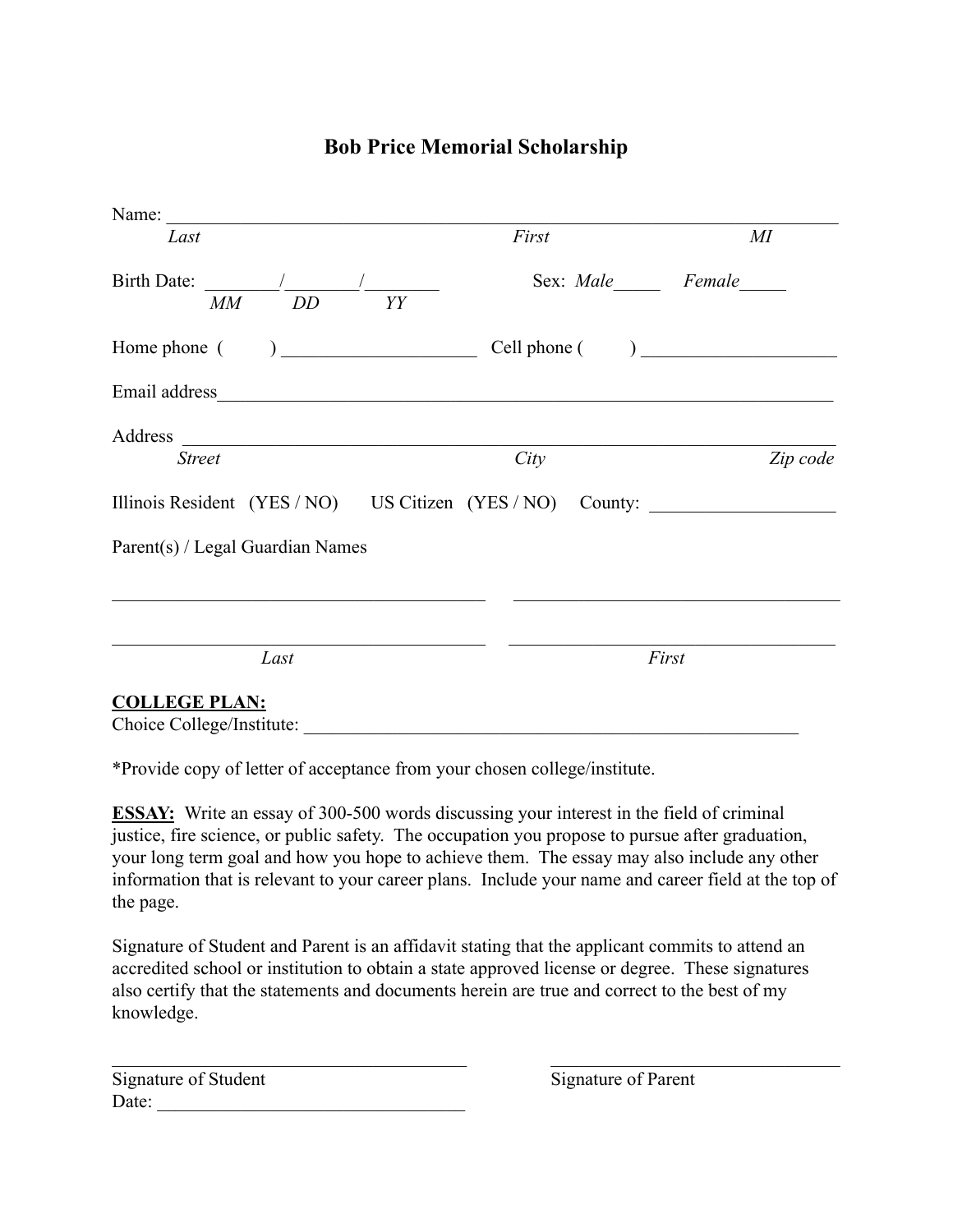# **Bob Price Memorial Scholarship – Activities & Awards**

## PLEASE LIST THE REQUESTED INFORMATION IN THE FOLLOWING AREAS LIMIT YOUR ANSWERS TO THE SPACE ON THIS PAGE (12-pt font)

1. **SCHOOLACTIVIES:** (athletics, societies, clubs, programs, memberships, etc

2. **OUT-OF-SCHOOL ACTIVITIES:** (work experiences, volunteer activity, organizations, community, church, scouts, etc.) Include offices or positions held.

3. **RECOGNITION & AWARDS:** (National, State, Local or School honors, awards, and scholarships)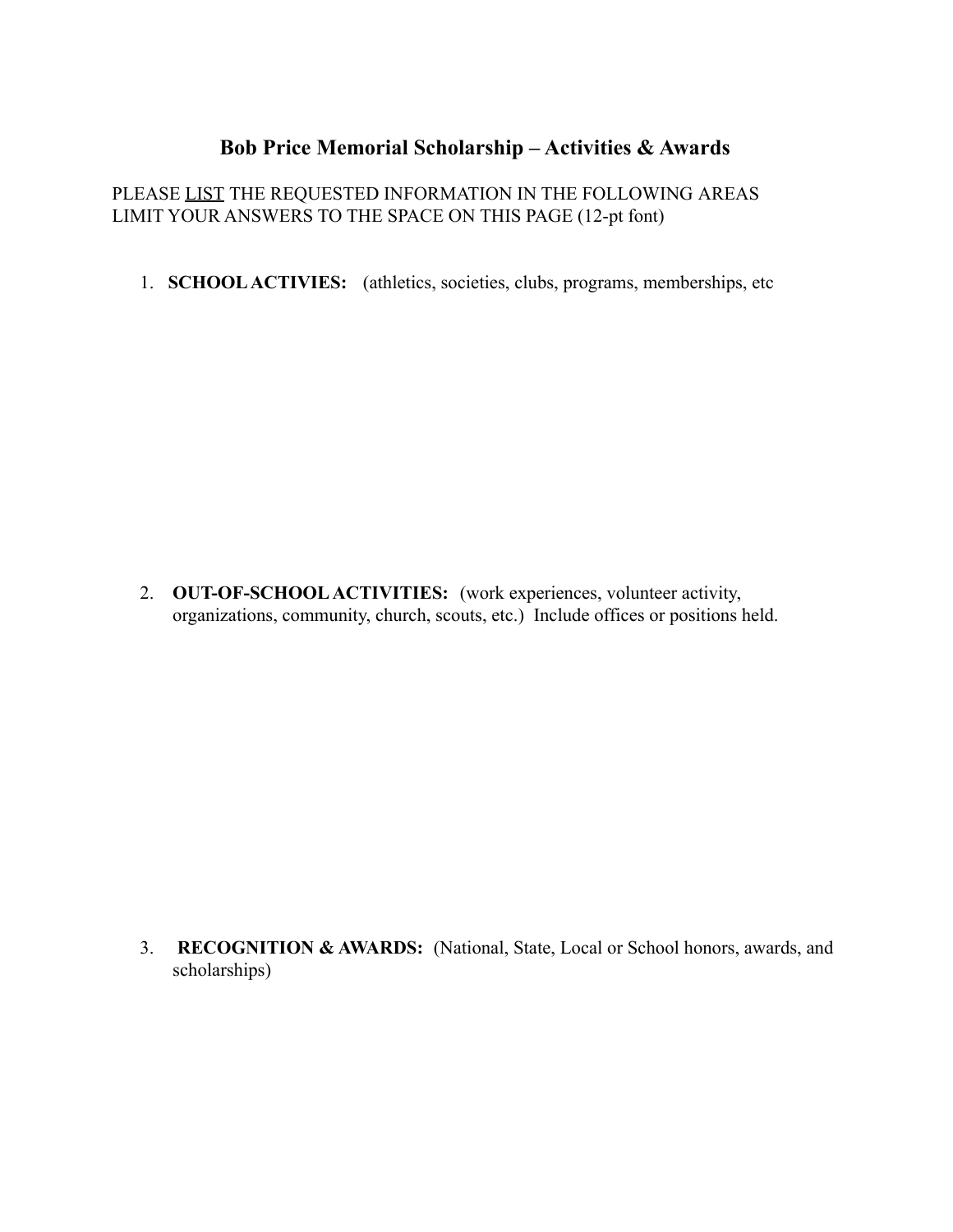Please use this form only. If additional space is needed use reverse side. If possible use typewriter or computer only.

#### PRINCIPAL/COUNSELOR'S STATEMENT

*Please return to student enclosed in a sealed envelope with signature across the seal.*

Concerning: <u>Date:</u>  $\Box$ 

Student's Name

1. Is the applicant a student in good standing?

2. Date of his/her graduation: Current grade point Average:

**Please note:** An official copy of the student's transcript is required and can be sealed in the envelope with this statement.

Please, comment in a **150 words or less** on the qualifications and need of this applicant for a scholarship award. This will be kept strictly confidential.

| Signed:        |  |
|----------------|--|
| Title:         |  |
| Address:       |  |
|                |  |
| Email Address: |  |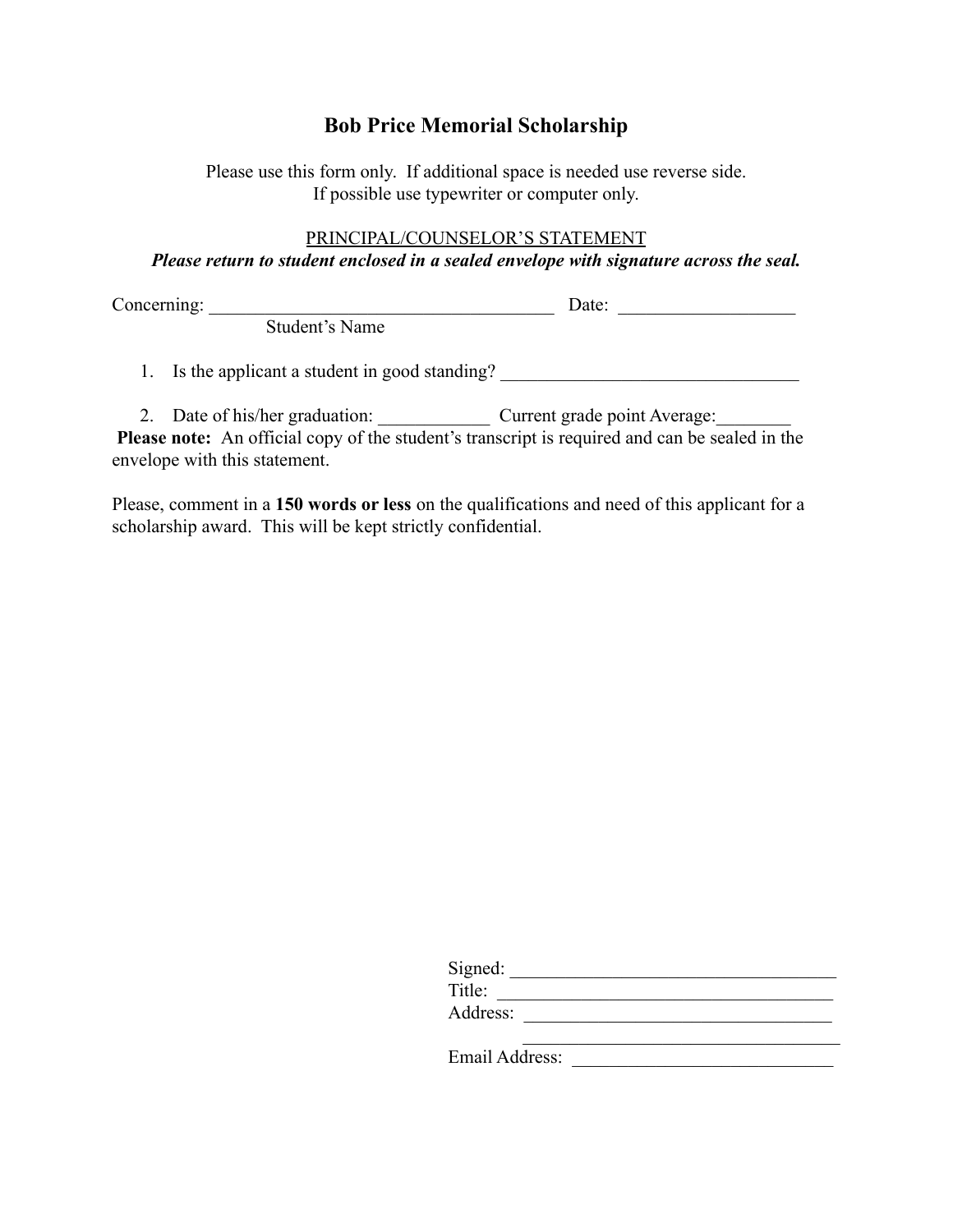Please use this form only. If additional space is needed use reverse side. If possible use typewriter or computer only.

#### TEACHER'S STATEMENT

## *Please return to student enclosed in a sealed envelope with signature across the seal.*

Concerning: \_\_\_\_\_\_\_\_\_\_\_\_\_\_\_\_\_\_\_\_\_\_\_\_\_\_\_\_\_\_\_\_\_\_\_\_\_ Date: \_\_\_\_\_\_\_\_\_\_\_\_\_\_\_\_\_\_\_

Student's Name

In your opinion to what extent do you consider this applicant a worthy candidate for this scholarship? Please, comment in a **150 words or less.**

| Signed:        |  |
|----------------|--|
| Title:         |  |
| Address:       |  |
|                |  |
| Email Address: |  |